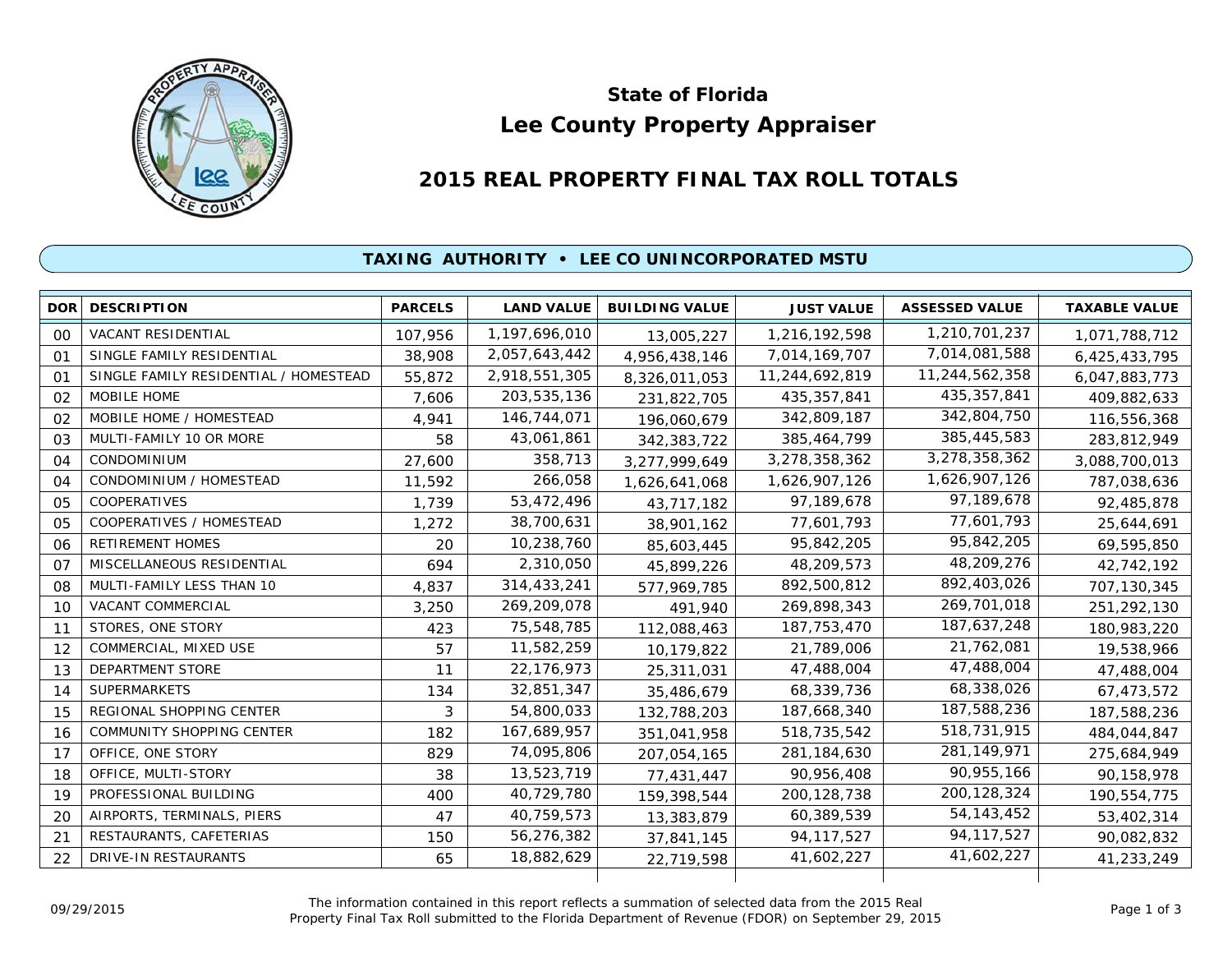### **TAXING AUTHORITY • LEE CO UNINCORPORATED MSTU**

| 82,623,276<br>26,386,441<br>FINANCIAL INSTITUTIONS<br>82,623,276<br>23<br>94<br>81,622,247<br>56,236,835<br>3,440,745<br>$\mathbf 0$<br>3,440,745<br><b>INSURANCE COMPANY OFFICES</b><br>24<br>24<br>3,440,745<br>3,254,181<br>323,011<br>1,700,625<br>1,700,625<br>25<br>REPAIR SERVICE SHOPS<br>11<br>1,377,614<br>1,623,871<br>9,614,260<br>5,005,074<br>SERVICE STATIONS<br>9,614,260<br>26<br>31<br>9,585,371<br>4,609,186<br>134,920,477<br>AUTO SALES, REPAIR, ETC<br>61,572,434<br>27<br>134,954,461<br>248<br>132,360,866<br>73,348,043<br>426, 185, 434<br>305, 358, 594<br>PARKING LOTS, MH PARKS, ETC<br>426,234,703<br>28<br>106<br>120,826,840<br>423,170,354<br>76,488<br>60,368<br>WHOLESALE, PRODUCE, MFG<br>76,488<br>29<br>76,488<br>$\mathbf{1}$<br>16,120<br>655,689<br>469,841<br>FLORISTS, GREENHOUSES<br>655,689<br>655,689<br>30<br>$\overline{4}$<br>185,848<br>677,963<br>567,702<br>677,963<br>DRIVE-IN THEATER, OPEN STADIUM<br>677,963<br>31<br>$\mathbf{1}$<br>110,261<br>12,140,092<br>3,459,672<br>12,140,092<br>32<br>ENCLOSED THEATER/AUDITORIUM<br>25<br>7,023,566<br>8,680,420<br>4,220,789<br>1,974,166<br>4,220,789<br>33<br>NIGHT CLUBS, LOUNGES, BARS<br>14<br>4,189,106<br>2,246,623<br>5,775,045<br>1,658,204<br>BOWLING ALLEYS, RINKS, ARENAS<br>5,775,045<br>34<br>10<br>4,116,841<br>5,769,400<br>9,864,679<br>4,544,418<br>TOURIST ATTRACTIONS<br>9,864,679<br>35<br>6<br>5,320,261<br>8,833,961<br>65,093,000<br>39,701,917<br>GOLF COURSE, DRIVING RANGE<br>65,389,577<br>38<br>66<br>25,391,083<br>64,668,374<br>393, 717, 483<br>73,908,322<br>HOTELS, MOTELS<br>89<br>393,835,469<br>39<br>319,809,161<br>307, 737, 202<br>59,320,414<br>58,900,725<br>VACANT INDUSTRIAL<br>347<br>59,361,706<br>40<br>57,534,685<br>419,689<br>60,778,408<br>LIGHT MANUFACTURING<br>97<br>21,940,083<br>60,837,253<br>41<br>59,734,154<br>38,838,325<br>2,492,352<br><b>HEAVY INDUSTRIAL</b><br>3<br>1,324,460<br>2,492,352<br>42<br>2,443,835<br>1,167,892<br>5,658,694<br>1,490,331<br>LUMBER YARDS, SAWMILLS<br>$\overline{2}$<br>5,658,694<br>43<br>5,565,975<br>4, 168, 363<br>5,805,028<br>4,565,343<br>PACKING PLANTS<br>5,983,439<br>44<br>$\overline{4}$<br>5,805,028<br>1,239,685<br>1,776,616<br>0<br>CANNERY, BREWERY, WINERY<br>1,776,616<br>45<br>17<br>1,625,064<br>1,776,616<br>88,320<br>$\mathbf{O}$<br>OTHER FOOD PROCESSING<br>88,320<br>59,997<br>46<br>$\mathbf{1}$<br>88,320<br>4,381,005<br>MINERAL PROCESSING<br>$\overline{7}$<br>3,362,128<br>4,381,005<br>47<br>1,018,877<br>4,257,149<br>533,695,236<br>144,472,373<br>534,381,298<br>WAREHOUSING, DISTRIBUTION TERMINALS<br>510,253,288<br>48<br>1,473<br>389,222,863<br>5,422,860<br>OPEN STORAGE<br>5,422,860<br>3,662,104<br>49<br>18<br>5,414,063<br>1,760,756<br>10,018,825<br>4,877,020<br>54,975,151<br>51<br><b>CROPLAND CLASS I</b><br>83<br>9,198,861<br>5,141,805<br>150,998<br>CROPLAND CLASS II<br>150,998<br>3,313,700<br>52<br>$\mathbf{1}$<br>150,998<br>$\Omega$<br>2,465,628<br>CROPLAND CLASS III<br>1,307,620<br>23,609,838<br>53<br>31<br>1,969,322<br>1,158,008<br>963,932<br>596,362<br>8,333,900<br>TIMBERLAND INDEX 90+<br>54<br>39<br>712,989<br>367,570<br>52,561,257<br>13,221,912<br><b>GRAZING LAND CLASS I</b><br>154,036,940<br>487<br>35,747,983<br>60<br>39,339,345<br>47,236,429<br><b>GRAZING LAND CLASS II</b><br>14,009,355<br>176,554,962<br>61<br>640<br>28,109,661<br>33,227,074<br>10,907,092<br><b>GRAZING LAND CLASS III</b><br>4,106,073<br>67,958,490<br>235<br>62<br>7,511,016<br>6,801,019<br>4, 182, 105<br><b>GRAZING LAND CLASS IV</b><br>1,009,939<br>18,795,976<br>63<br>65<br>3,172,166<br>2,805,444<br>3,605,670<br><b>GRAZING LAND CLASS V</b><br>1,617,110<br>54, 117, 661<br>93<br>64<br>1,988,560<br>2,860,200<br>213,927<br>130,070<br><b>GRAZING LAND CLASS VI</b><br>15<br>4,322,752<br>65<br>141,924<br>83,857 | <b>DOR</b> | <b>DESCRIPTION</b> | <b>PARCELS</b> | <b>LAND VALUE</b> | <b>BUILDING VALUE</b> | <b>JUST VALUE</b> | <b>ASSESSED VALUE</b> | <b>TAXABLE VALUE</b> |
|--------------------------------------------------------------------------------------------------------------------------------------------------------------------------------------------------------------------------------------------------------------------------------------------------------------------------------------------------------------------------------------------------------------------------------------------------------------------------------------------------------------------------------------------------------------------------------------------------------------------------------------------------------------------------------------------------------------------------------------------------------------------------------------------------------------------------------------------------------------------------------------------------------------------------------------------------------------------------------------------------------------------------------------------------------------------------------------------------------------------------------------------------------------------------------------------------------------------------------------------------------------------------------------------------------------------------------------------------------------------------------------------------------------------------------------------------------------------------------------------------------------------------------------------------------------------------------------------------------------------------------------------------------------------------------------------------------------------------------------------------------------------------------------------------------------------------------------------------------------------------------------------------------------------------------------------------------------------------------------------------------------------------------------------------------------------------------------------------------------------------------------------------------------------------------------------------------------------------------------------------------------------------------------------------------------------------------------------------------------------------------------------------------------------------------------------------------------------------------------------------------------------------------------------------------------------------------------------------------------------------------------------------------------------------------------------------------------------------------------------------------------------------------------------------------------------------------------------------------------------------------------------------------------------------------------------------------------------------------------------------------------------------------------------------------------------------------------------------------------------------------------------------------------------------------------------------------------------------------------------------------------------------------------------------------------------------------------------------------------------------------------------------------------------------------------------------------------------------------------------------------------------------------------------------------------------------------------------------------------------------------------------------------------------------------------------------------------------------------------------------------------------------------------------------------------------------------------------------------------------------------------------------|------------|--------------------|----------------|-------------------|-----------------------|-------------------|-----------------------|----------------------|
|                                                                                                                                                                                                                                                                                                                                                                                                                                                                                                                                                                                                                                                                                                                                                                                                                                                                                                                                                                                                                                                                                                                                                                                                                                                                                                                                                                                                                                                                                                                                                                                                                                                                                                                                                                                                                                                                                                                                                                                                                                                                                                                                                                                                                                                                                                                                                                                                                                                                                                                                                                                                                                                                                                                                                                                                                                                                                                                                                                                                                                                                                                                                                                                                                                                                                                                                                                                                                                                                                                                                                                                                                                                                                                                                                                                                                                                                                                  |            |                    |                |                   |                       |                   |                       |                      |
|                                                                                                                                                                                                                                                                                                                                                                                                                                                                                                                                                                                                                                                                                                                                                                                                                                                                                                                                                                                                                                                                                                                                                                                                                                                                                                                                                                                                                                                                                                                                                                                                                                                                                                                                                                                                                                                                                                                                                                                                                                                                                                                                                                                                                                                                                                                                                                                                                                                                                                                                                                                                                                                                                                                                                                                                                                                                                                                                                                                                                                                                                                                                                                                                                                                                                                                                                                                                                                                                                                                                                                                                                                                                                                                                                                                                                                                                                                  |            |                    |                |                   |                       |                   |                       |                      |
|                                                                                                                                                                                                                                                                                                                                                                                                                                                                                                                                                                                                                                                                                                                                                                                                                                                                                                                                                                                                                                                                                                                                                                                                                                                                                                                                                                                                                                                                                                                                                                                                                                                                                                                                                                                                                                                                                                                                                                                                                                                                                                                                                                                                                                                                                                                                                                                                                                                                                                                                                                                                                                                                                                                                                                                                                                                                                                                                                                                                                                                                                                                                                                                                                                                                                                                                                                                                                                                                                                                                                                                                                                                                                                                                                                                                                                                                                                  |            |                    |                |                   |                       |                   |                       |                      |
|                                                                                                                                                                                                                                                                                                                                                                                                                                                                                                                                                                                                                                                                                                                                                                                                                                                                                                                                                                                                                                                                                                                                                                                                                                                                                                                                                                                                                                                                                                                                                                                                                                                                                                                                                                                                                                                                                                                                                                                                                                                                                                                                                                                                                                                                                                                                                                                                                                                                                                                                                                                                                                                                                                                                                                                                                                                                                                                                                                                                                                                                                                                                                                                                                                                                                                                                                                                                                                                                                                                                                                                                                                                                                                                                                                                                                                                                                                  |            |                    |                |                   |                       |                   |                       |                      |
|                                                                                                                                                                                                                                                                                                                                                                                                                                                                                                                                                                                                                                                                                                                                                                                                                                                                                                                                                                                                                                                                                                                                                                                                                                                                                                                                                                                                                                                                                                                                                                                                                                                                                                                                                                                                                                                                                                                                                                                                                                                                                                                                                                                                                                                                                                                                                                                                                                                                                                                                                                                                                                                                                                                                                                                                                                                                                                                                                                                                                                                                                                                                                                                                                                                                                                                                                                                                                                                                                                                                                                                                                                                                                                                                                                                                                                                                                                  |            |                    |                |                   |                       |                   |                       |                      |
|                                                                                                                                                                                                                                                                                                                                                                                                                                                                                                                                                                                                                                                                                                                                                                                                                                                                                                                                                                                                                                                                                                                                                                                                                                                                                                                                                                                                                                                                                                                                                                                                                                                                                                                                                                                                                                                                                                                                                                                                                                                                                                                                                                                                                                                                                                                                                                                                                                                                                                                                                                                                                                                                                                                                                                                                                                                                                                                                                                                                                                                                                                                                                                                                                                                                                                                                                                                                                                                                                                                                                                                                                                                                                                                                                                                                                                                                                                  |            |                    |                |                   |                       |                   |                       |                      |
|                                                                                                                                                                                                                                                                                                                                                                                                                                                                                                                                                                                                                                                                                                                                                                                                                                                                                                                                                                                                                                                                                                                                                                                                                                                                                                                                                                                                                                                                                                                                                                                                                                                                                                                                                                                                                                                                                                                                                                                                                                                                                                                                                                                                                                                                                                                                                                                                                                                                                                                                                                                                                                                                                                                                                                                                                                                                                                                                                                                                                                                                                                                                                                                                                                                                                                                                                                                                                                                                                                                                                                                                                                                                                                                                                                                                                                                                                                  |            |                    |                |                   |                       |                   |                       |                      |
|                                                                                                                                                                                                                                                                                                                                                                                                                                                                                                                                                                                                                                                                                                                                                                                                                                                                                                                                                                                                                                                                                                                                                                                                                                                                                                                                                                                                                                                                                                                                                                                                                                                                                                                                                                                                                                                                                                                                                                                                                                                                                                                                                                                                                                                                                                                                                                                                                                                                                                                                                                                                                                                                                                                                                                                                                                                                                                                                                                                                                                                                                                                                                                                                                                                                                                                                                                                                                                                                                                                                                                                                                                                                                                                                                                                                                                                                                                  |            |                    |                |                   |                       |                   |                       |                      |
|                                                                                                                                                                                                                                                                                                                                                                                                                                                                                                                                                                                                                                                                                                                                                                                                                                                                                                                                                                                                                                                                                                                                                                                                                                                                                                                                                                                                                                                                                                                                                                                                                                                                                                                                                                                                                                                                                                                                                                                                                                                                                                                                                                                                                                                                                                                                                                                                                                                                                                                                                                                                                                                                                                                                                                                                                                                                                                                                                                                                                                                                                                                                                                                                                                                                                                                                                                                                                                                                                                                                                                                                                                                                                                                                                                                                                                                                                                  |            |                    |                |                   |                       |                   |                       |                      |
|                                                                                                                                                                                                                                                                                                                                                                                                                                                                                                                                                                                                                                                                                                                                                                                                                                                                                                                                                                                                                                                                                                                                                                                                                                                                                                                                                                                                                                                                                                                                                                                                                                                                                                                                                                                                                                                                                                                                                                                                                                                                                                                                                                                                                                                                                                                                                                                                                                                                                                                                                                                                                                                                                                                                                                                                                                                                                                                                                                                                                                                                                                                                                                                                                                                                                                                                                                                                                                                                                                                                                                                                                                                                                                                                                                                                                                                                                                  |            |                    |                |                   |                       |                   |                       |                      |
|                                                                                                                                                                                                                                                                                                                                                                                                                                                                                                                                                                                                                                                                                                                                                                                                                                                                                                                                                                                                                                                                                                                                                                                                                                                                                                                                                                                                                                                                                                                                                                                                                                                                                                                                                                                                                                                                                                                                                                                                                                                                                                                                                                                                                                                                                                                                                                                                                                                                                                                                                                                                                                                                                                                                                                                                                                                                                                                                                                                                                                                                                                                                                                                                                                                                                                                                                                                                                                                                                                                                                                                                                                                                                                                                                                                                                                                                                                  |            |                    |                |                   |                       |                   |                       |                      |
|                                                                                                                                                                                                                                                                                                                                                                                                                                                                                                                                                                                                                                                                                                                                                                                                                                                                                                                                                                                                                                                                                                                                                                                                                                                                                                                                                                                                                                                                                                                                                                                                                                                                                                                                                                                                                                                                                                                                                                                                                                                                                                                                                                                                                                                                                                                                                                                                                                                                                                                                                                                                                                                                                                                                                                                                                                                                                                                                                                                                                                                                                                                                                                                                                                                                                                                                                                                                                                                                                                                                                                                                                                                                                                                                                                                                                                                                                                  |            |                    |                |                   |                       |                   |                       |                      |
|                                                                                                                                                                                                                                                                                                                                                                                                                                                                                                                                                                                                                                                                                                                                                                                                                                                                                                                                                                                                                                                                                                                                                                                                                                                                                                                                                                                                                                                                                                                                                                                                                                                                                                                                                                                                                                                                                                                                                                                                                                                                                                                                                                                                                                                                                                                                                                                                                                                                                                                                                                                                                                                                                                                                                                                                                                                                                                                                                                                                                                                                                                                                                                                                                                                                                                                                                                                                                                                                                                                                                                                                                                                                                                                                                                                                                                                                                                  |            |                    |                |                   |                       |                   |                       |                      |
|                                                                                                                                                                                                                                                                                                                                                                                                                                                                                                                                                                                                                                                                                                                                                                                                                                                                                                                                                                                                                                                                                                                                                                                                                                                                                                                                                                                                                                                                                                                                                                                                                                                                                                                                                                                                                                                                                                                                                                                                                                                                                                                                                                                                                                                                                                                                                                                                                                                                                                                                                                                                                                                                                                                                                                                                                                                                                                                                                                                                                                                                                                                                                                                                                                                                                                                                                                                                                                                                                                                                                                                                                                                                                                                                                                                                                                                                                                  |            |                    |                |                   |                       |                   |                       |                      |
|                                                                                                                                                                                                                                                                                                                                                                                                                                                                                                                                                                                                                                                                                                                                                                                                                                                                                                                                                                                                                                                                                                                                                                                                                                                                                                                                                                                                                                                                                                                                                                                                                                                                                                                                                                                                                                                                                                                                                                                                                                                                                                                                                                                                                                                                                                                                                                                                                                                                                                                                                                                                                                                                                                                                                                                                                                                                                                                                                                                                                                                                                                                                                                                                                                                                                                                                                                                                                                                                                                                                                                                                                                                                                                                                                                                                                                                                                                  |            |                    |                |                   |                       |                   |                       |                      |
|                                                                                                                                                                                                                                                                                                                                                                                                                                                                                                                                                                                                                                                                                                                                                                                                                                                                                                                                                                                                                                                                                                                                                                                                                                                                                                                                                                                                                                                                                                                                                                                                                                                                                                                                                                                                                                                                                                                                                                                                                                                                                                                                                                                                                                                                                                                                                                                                                                                                                                                                                                                                                                                                                                                                                                                                                                                                                                                                                                                                                                                                                                                                                                                                                                                                                                                                                                                                                                                                                                                                                                                                                                                                                                                                                                                                                                                                                                  |            |                    |                |                   |                       |                   |                       |                      |
|                                                                                                                                                                                                                                                                                                                                                                                                                                                                                                                                                                                                                                                                                                                                                                                                                                                                                                                                                                                                                                                                                                                                                                                                                                                                                                                                                                                                                                                                                                                                                                                                                                                                                                                                                                                                                                                                                                                                                                                                                                                                                                                                                                                                                                                                                                                                                                                                                                                                                                                                                                                                                                                                                                                                                                                                                                                                                                                                                                                                                                                                                                                                                                                                                                                                                                                                                                                                                                                                                                                                                                                                                                                                                                                                                                                                                                                                                                  |            |                    |                |                   |                       |                   |                       |                      |
|                                                                                                                                                                                                                                                                                                                                                                                                                                                                                                                                                                                                                                                                                                                                                                                                                                                                                                                                                                                                                                                                                                                                                                                                                                                                                                                                                                                                                                                                                                                                                                                                                                                                                                                                                                                                                                                                                                                                                                                                                                                                                                                                                                                                                                                                                                                                                                                                                                                                                                                                                                                                                                                                                                                                                                                                                                                                                                                                                                                                                                                                                                                                                                                                                                                                                                                                                                                                                                                                                                                                                                                                                                                                                                                                                                                                                                                                                                  |            |                    |                |                   |                       |                   |                       |                      |
|                                                                                                                                                                                                                                                                                                                                                                                                                                                                                                                                                                                                                                                                                                                                                                                                                                                                                                                                                                                                                                                                                                                                                                                                                                                                                                                                                                                                                                                                                                                                                                                                                                                                                                                                                                                                                                                                                                                                                                                                                                                                                                                                                                                                                                                                                                                                                                                                                                                                                                                                                                                                                                                                                                                                                                                                                                                                                                                                                                                                                                                                                                                                                                                                                                                                                                                                                                                                                                                                                                                                                                                                                                                                                                                                                                                                                                                                                                  |            |                    |                |                   |                       |                   |                       |                      |
|                                                                                                                                                                                                                                                                                                                                                                                                                                                                                                                                                                                                                                                                                                                                                                                                                                                                                                                                                                                                                                                                                                                                                                                                                                                                                                                                                                                                                                                                                                                                                                                                                                                                                                                                                                                                                                                                                                                                                                                                                                                                                                                                                                                                                                                                                                                                                                                                                                                                                                                                                                                                                                                                                                                                                                                                                                                                                                                                                                                                                                                                                                                                                                                                                                                                                                                                                                                                                                                                                                                                                                                                                                                                                                                                                                                                                                                                                                  |            |                    |                |                   |                       |                   |                       |                      |
|                                                                                                                                                                                                                                                                                                                                                                                                                                                                                                                                                                                                                                                                                                                                                                                                                                                                                                                                                                                                                                                                                                                                                                                                                                                                                                                                                                                                                                                                                                                                                                                                                                                                                                                                                                                                                                                                                                                                                                                                                                                                                                                                                                                                                                                                                                                                                                                                                                                                                                                                                                                                                                                                                                                                                                                                                                                                                                                                                                                                                                                                                                                                                                                                                                                                                                                                                                                                                                                                                                                                                                                                                                                                                                                                                                                                                                                                                                  |            |                    |                |                   |                       |                   |                       |                      |
|                                                                                                                                                                                                                                                                                                                                                                                                                                                                                                                                                                                                                                                                                                                                                                                                                                                                                                                                                                                                                                                                                                                                                                                                                                                                                                                                                                                                                                                                                                                                                                                                                                                                                                                                                                                                                                                                                                                                                                                                                                                                                                                                                                                                                                                                                                                                                                                                                                                                                                                                                                                                                                                                                                                                                                                                                                                                                                                                                                                                                                                                                                                                                                                                                                                                                                                                                                                                                                                                                                                                                                                                                                                                                                                                                                                                                                                                                                  |            |                    |                |                   |                       |                   |                       |                      |
|                                                                                                                                                                                                                                                                                                                                                                                                                                                                                                                                                                                                                                                                                                                                                                                                                                                                                                                                                                                                                                                                                                                                                                                                                                                                                                                                                                                                                                                                                                                                                                                                                                                                                                                                                                                                                                                                                                                                                                                                                                                                                                                                                                                                                                                                                                                                                                                                                                                                                                                                                                                                                                                                                                                                                                                                                                                                                                                                                                                                                                                                                                                                                                                                                                                                                                                                                                                                                                                                                                                                                                                                                                                                                                                                                                                                                                                                                                  |            |                    |                |                   |                       |                   |                       |                      |
|                                                                                                                                                                                                                                                                                                                                                                                                                                                                                                                                                                                                                                                                                                                                                                                                                                                                                                                                                                                                                                                                                                                                                                                                                                                                                                                                                                                                                                                                                                                                                                                                                                                                                                                                                                                                                                                                                                                                                                                                                                                                                                                                                                                                                                                                                                                                                                                                                                                                                                                                                                                                                                                                                                                                                                                                                                                                                                                                                                                                                                                                                                                                                                                                                                                                                                                                                                                                                                                                                                                                                                                                                                                                                                                                                                                                                                                                                                  |            |                    |                |                   |                       |                   |                       |                      |
|                                                                                                                                                                                                                                                                                                                                                                                                                                                                                                                                                                                                                                                                                                                                                                                                                                                                                                                                                                                                                                                                                                                                                                                                                                                                                                                                                                                                                                                                                                                                                                                                                                                                                                                                                                                                                                                                                                                                                                                                                                                                                                                                                                                                                                                                                                                                                                                                                                                                                                                                                                                                                                                                                                                                                                                                                                                                                                                                                                                                                                                                                                                                                                                                                                                                                                                                                                                                                                                                                                                                                                                                                                                                                                                                                                                                                                                                                                  |            |                    |                |                   |                       |                   |                       |                      |
|                                                                                                                                                                                                                                                                                                                                                                                                                                                                                                                                                                                                                                                                                                                                                                                                                                                                                                                                                                                                                                                                                                                                                                                                                                                                                                                                                                                                                                                                                                                                                                                                                                                                                                                                                                                                                                                                                                                                                                                                                                                                                                                                                                                                                                                                                                                                                                                                                                                                                                                                                                                                                                                                                                                                                                                                                                                                                                                                                                                                                                                                                                                                                                                                                                                                                                                                                                                                                                                                                                                                                                                                                                                                                                                                                                                                                                                                                                  |            |                    |                |                   |                       |                   |                       |                      |
|                                                                                                                                                                                                                                                                                                                                                                                                                                                                                                                                                                                                                                                                                                                                                                                                                                                                                                                                                                                                                                                                                                                                                                                                                                                                                                                                                                                                                                                                                                                                                                                                                                                                                                                                                                                                                                                                                                                                                                                                                                                                                                                                                                                                                                                                                                                                                                                                                                                                                                                                                                                                                                                                                                                                                                                                                                                                                                                                                                                                                                                                                                                                                                                                                                                                                                                                                                                                                                                                                                                                                                                                                                                                                                                                                                                                                                                                                                  |            |                    |                |                   |                       |                   |                       |                      |
|                                                                                                                                                                                                                                                                                                                                                                                                                                                                                                                                                                                                                                                                                                                                                                                                                                                                                                                                                                                                                                                                                                                                                                                                                                                                                                                                                                                                                                                                                                                                                                                                                                                                                                                                                                                                                                                                                                                                                                                                                                                                                                                                                                                                                                                                                                                                                                                                                                                                                                                                                                                                                                                                                                                                                                                                                                                                                                                                                                                                                                                                                                                                                                                                                                                                                                                                                                                                                                                                                                                                                                                                                                                                                                                                                                                                                                                                                                  |            |                    |                |                   |                       |                   |                       |                      |
|                                                                                                                                                                                                                                                                                                                                                                                                                                                                                                                                                                                                                                                                                                                                                                                                                                                                                                                                                                                                                                                                                                                                                                                                                                                                                                                                                                                                                                                                                                                                                                                                                                                                                                                                                                                                                                                                                                                                                                                                                                                                                                                                                                                                                                                                                                                                                                                                                                                                                                                                                                                                                                                                                                                                                                                                                                                                                                                                                                                                                                                                                                                                                                                                                                                                                                                                                                                                                                                                                                                                                                                                                                                                                                                                                                                                                                                                                                  |            |                    |                |                   |                       |                   |                       |                      |
|                                                                                                                                                                                                                                                                                                                                                                                                                                                                                                                                                                                                                                                                                                                                                                                                                                                                                                                                                                                                                                                                                                                                                                                                                                                                                                                                                                                                                                                                                                                                                                                                                                                                                                                                                                                                                                                                                                                                                                                                                                                                                                                                                                                                                                                                                                                                                                                                                                                                                                                                                                                                                                                                                                                                                                                                                                                                                                                                                                                                                                                                                                                                                                                                                                                                                                                                                                                                                                                                                                                                                                                                                                                                                                                                                                                                                                                                                                  |            |                    |                |                   |                       |                   |                       |                      |
|                                                                                                                                                                                                                                                                                                                                                                                                                                                                                                                                                                                                                                                                                                                                                                                                                                                                                                                                                                                                                                                                                                                                                                                                                                                                                                                                                                                                                                                                                                                                                                                                                                                                                                                                                                                                                                                                                                                                                                                                                                                                                                                                                                                                                                                                                                                                                                                                                                                                                                                                                                                                                                                                                                                                                                                                                                                                                                                                                                                                                                                                                                                                                                                                                                                                                                                                                                                                                                                                                                                                                                                                                                                                                                                                                                                                                                                                                                  |            |                    |                |                   |                       |                   |                       |                      |
|                                                                                                                                                                                                                                                                                                                                                                                                                                                                                                                                                                                                                                                                                                                                                                                                                                                                                                                                                                                                                                                                                                                                                                                                                                                                                                                                                                                                                                                                                                                                                                                                                                                                                                                                                                                                                                                                                                                                                                                                                                                                                                                                                                                                                                                                                                                                                                                                                                                                                                                                                                                                                                                                                                                                                                                                                                                                                                                                                                                                                                                                                                                                                                                                                                                                                                                                                                                                                                                                                                                                                                                                                                                                                                                                                                                                                                                                                                  |            |                    |                |                   |                       |                   |                       |                      |
|                                                                                                                                                                                                                                                                                                                                                                                                                                                                                                                                                                                                                                                                                                                                                                                                                                                                                                                                                                                                                                                                                                                                                                                                                                                                                                                                                                                                                                                                                                                                                                                                                                                                                                                                                                                                                                                                                                                                                                                                                                                                                                                                                                                                                                                                                                                                                                                                                                                                                                                                                                                                                                                                                                                                                                                                                                                                                                                                                                                                                                                                                                                                                                                                                                                                                                                                                                                                                                                                                                                                                                                                                                                                                                                                                                                                                                                                                                  |            |                    |                |                   |                       |                   |                       |                      |
|                                                                                                                                                                                                                                                                                                                                                                                                                                                                                                                                                                                                                                                                                                                                                                                                                                                                                                                                                                                                                                                                                                                                                                                                                                                                                                                                                                                                                                                                                                                                                                                                                                                                                                                                                                                                                                                                                                                                                                                                                                                                                                                                                                                                                                                                                                                                                                                                                                                                                                                                                                                                                                                                                                                                                                                                                                                                                                                                                                                                                                                                                                                                                                                                                                                                                                                                                                                                                                                                                                                                                                                                                                                                                                                                                                                                                                                                                                  |            |                    |                |                   |                       |                   |                       |                      |
|                                                                                                                                                                                                                                                                                                                                                                                                                                                                                                                                                                                                                                                                                                                                                                                                                                                                                                                                                                                                                                                                                                                                                                                                                                                                                                                                                                                                                                                                                                                                                                                                                                                                                                                                                                                                                                                                                                                                                                                                                                                                                                                                                                                                                                                                                                                                                                                                                                                                                                                                                                                                                                                                                                                                                                                                                                                                                                                                                                                                                                                                                                                                                                                                                                                                                                                                                                                                                                                                                                                                                                                                                                                                                                                                                                                                                                                                                                  |            |                    |                |                   |                       |                   |                       |                      |